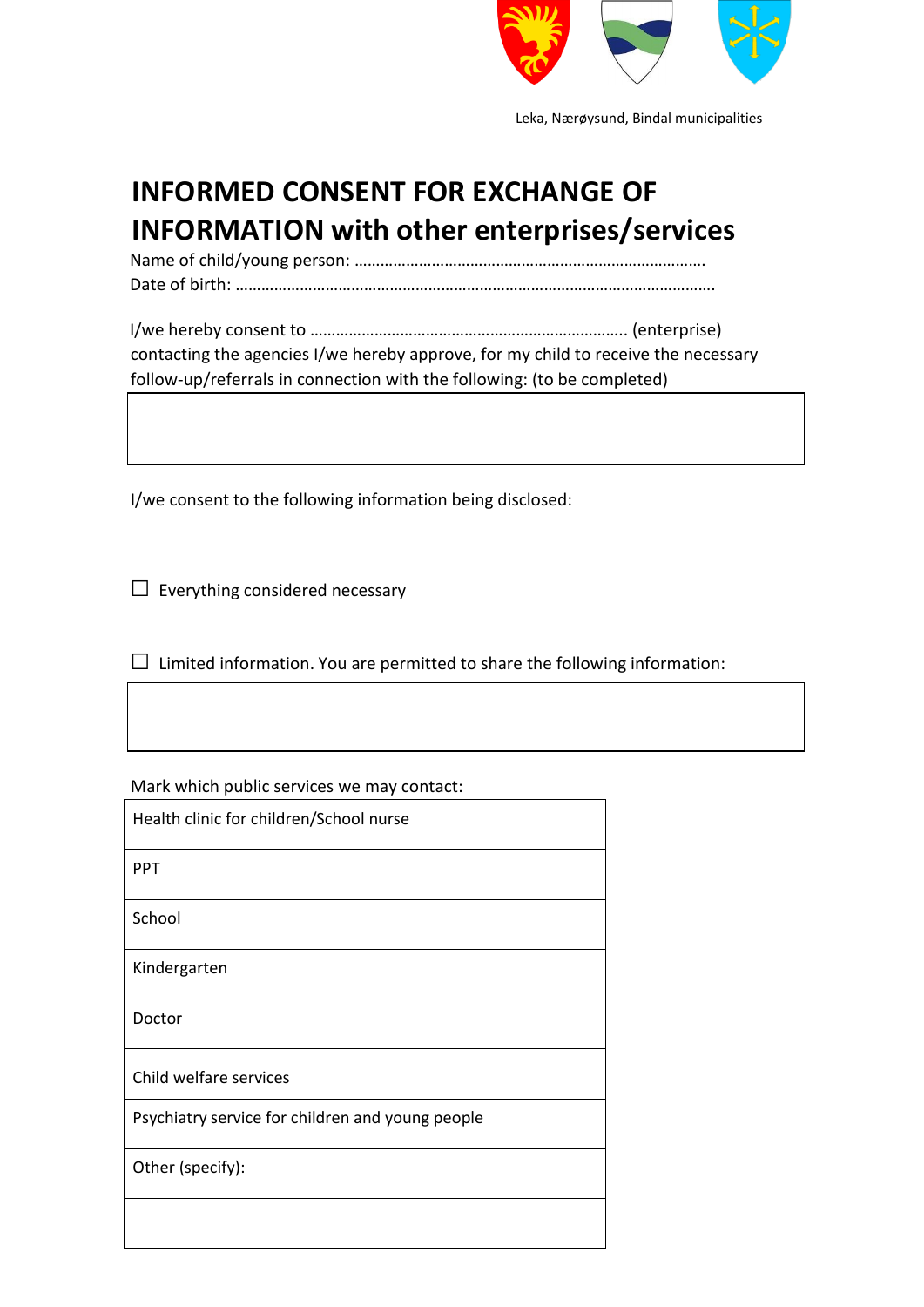|                                                                | The consent is valid from  until , with a potential revision date of |  |
|----------------------------------------------------------------|----------------------------------------------------------------------|--|
| I/we acknowledge that we may withdraw the consent at any time. |                                                                      |  |
|                                                                | Parent/guardian with parental responsibility:                        |  |
|                                                                | Parent/guardian with parental responsibility:                        |  |
|                                                                |                                                                      |  |



Better multi-agency collaboration

 $\mathcal{D}$ 

| Young person over the age of 15: |
|----------------------------------|
|                                  |

Recommended reference:

Association of Local and Regional Authorities (2013) Guide: Duty of confidentiality and collaboration in municipal work for children, young people and families

[http://www.ks.no/PageFiles/2573/Taushetsplikt%20-](http://www.ks.no/PageFiles/2573/Taushetsplikt%20-%20veileder%20A4%20ny%20versjon%202013.pdf?epslanguage=no) [%20veileder%20A4%20ny%20versjon%202013.pdf?epslanguage=no](http://www.ks.no/PageFiles/2573/Taushetsplikt%20-%20veileder%20A4%20ny%20versjon%202013.pdf?epslanguage=no)

We refer to this guide, which contains information on consent and collaboration in work for children, young people and families.

This stipulates that for the consent to be valid, it must be "informed". This means that the service user must have been adequately informed about the purpose (the reason for obtaining the consent) and which information is covered by the consent, and must understand who the information can be disclosed to and any further use of the information, as well as any consequences of the consent. Information provided must be adapted to users so that they understand the (potential) consequences for them. Users must also be informed that they may withdraw their consent at any time, and of the potential consequences of this.

It is important to remember that consent cannot replace statutory limitations on what consent can be granted for, e.g. in the relationship between parents and children's/young people's ability to give consent. (See, e.g., the Norwegian Act on Healthcare Personnel Section 22).

Better multi-agency collaboration